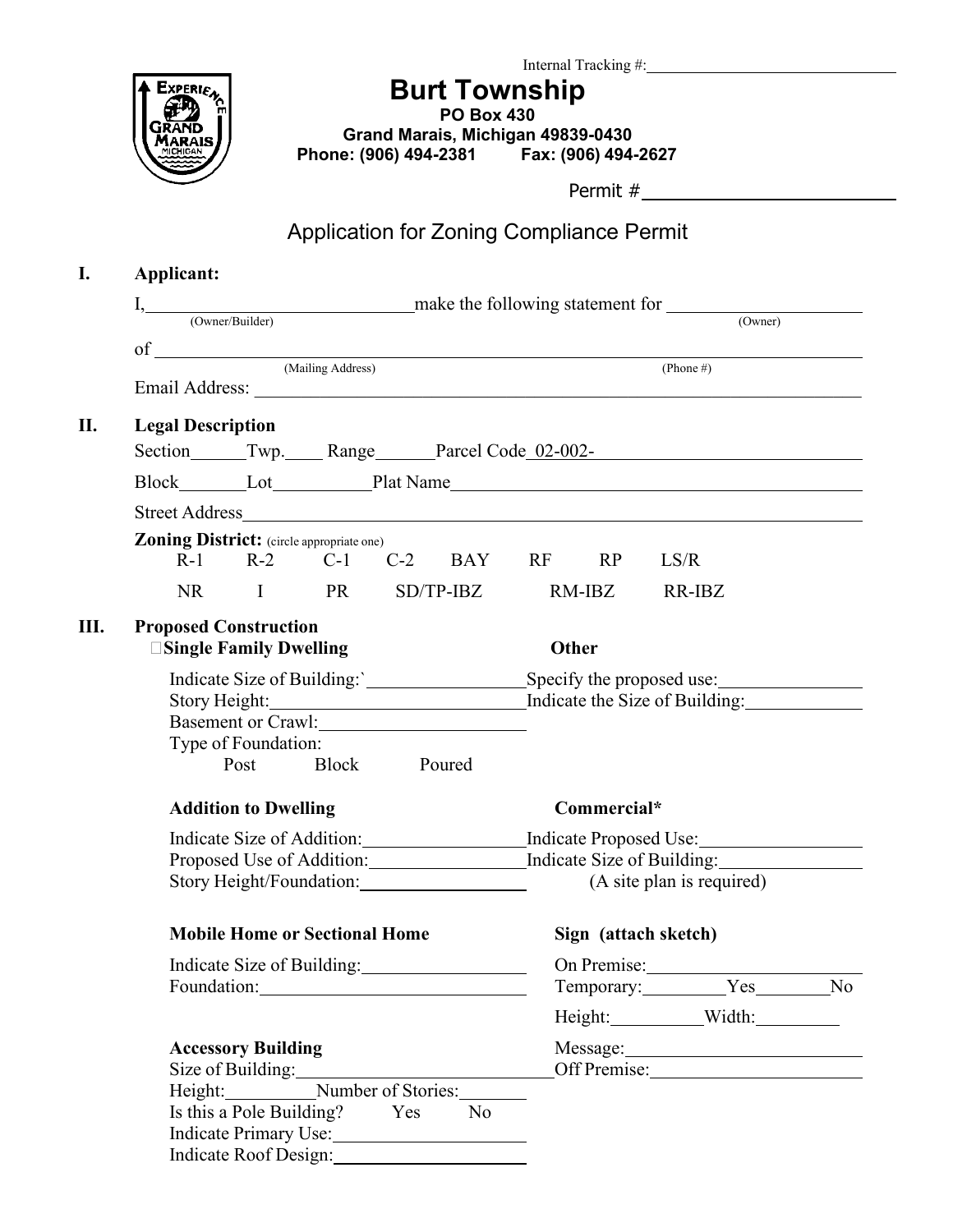Internal Tracking #:

I hereby certify that the proposed work is authorized by the owner of record and that I have been authorized to make this application. I further certify that the proposed plans as shown are accurate to the best of my knowledge and contain a correct legal description, all buildings existing on the lot and any proposed new construction.

THE APPLICANT SHALL FURTHER AGREE THAT NEITHER HE NOR HIS SUCCESSOR WILL SELL, CONVEY, OR OTHERWISE DISPOSE OF ANY LAND SURROUNDING A STRUCTURE IF SUCH TRANSACTION WILL RESULT IN THE STRUCTURE BEING LEFT ON A LOT WHICH FAILS TO MEET THE MINIMUM REQUIREMENTS SET FORTH IN THE TOWNSHIP ZONING ORDINANCE.

If no work has been done within twelve (12) months, this application and any granted permissions become void. Failure or neglect to comply with the provisions of the Burt Township Zoning Ordinance will cause this application to be canceled and any granted permissions to be revoked immediately.

NOTE: Once the Zoning Administrator acts formally on this application, no amendments to this application will be permitted. Official written notification regarding the status of this Zoning Compliance Permit will be given to the applicant within 10 business days after application and fee have been received by the township office.

In addition, I hereby grant permission for members of the Burt Township Board, Planning Commission, Board of Appeals, and Zoning, to enter the above described property for the purpose of gathering information related to this application.

| X       |                                                                          | Date: $\qquad \qquad$                             |  |  |  |
|---------|--------------------------------------------------------------------------|---------------------------------------------------|--|--|--|
|         | Owner or Owner's Agent Signature                                         |                                                   |  |  |  |
| COST:   | Commercial & Industrial in all districts<br>Residential in all districts | $$125.00$ (plus professional expenses)<br>\$75.00 |  |  |  |
|         | <b>All Fees are Non-Refundable</b>                                       |                                                   |  |  |  |
|         | $\Box$ Cash                                                              | <b>DE Check No. Date Paid</b>                     |  |  |  |
|         |                                                                          |                                                   |  |  |  |
|         | <b>APPROVAL</b><br>Yes                                                   | N <sub>o</sub>                                    |  |  |  |
|         |                                                                          |                                                   |  |  |  |
|         | Flood Hazard Area<br>(DNR PERMIT REQUIRED)                               | <b>High Risk Erosion</b><br>(DNR PERMIT REQUIRED) |  |  |  |
|         | <b>Water Setback</b>                                                     | Lot Size                                          |  |  |  |
|         | Setbacks                                                                 |                                                   |  |  |  |
|         | <b>Variance Granted</b>                                                  | <b>Conditional Use Granted</b>                    |  |  |  |
|         | Other: Other:                                                            |                                                   |  |  |  |
| SIGNED: |                                                                          | DATE:                                             |  |  |  |
|         | Burt Township Zoning Administrator                                       |                                                   |  |  |  |